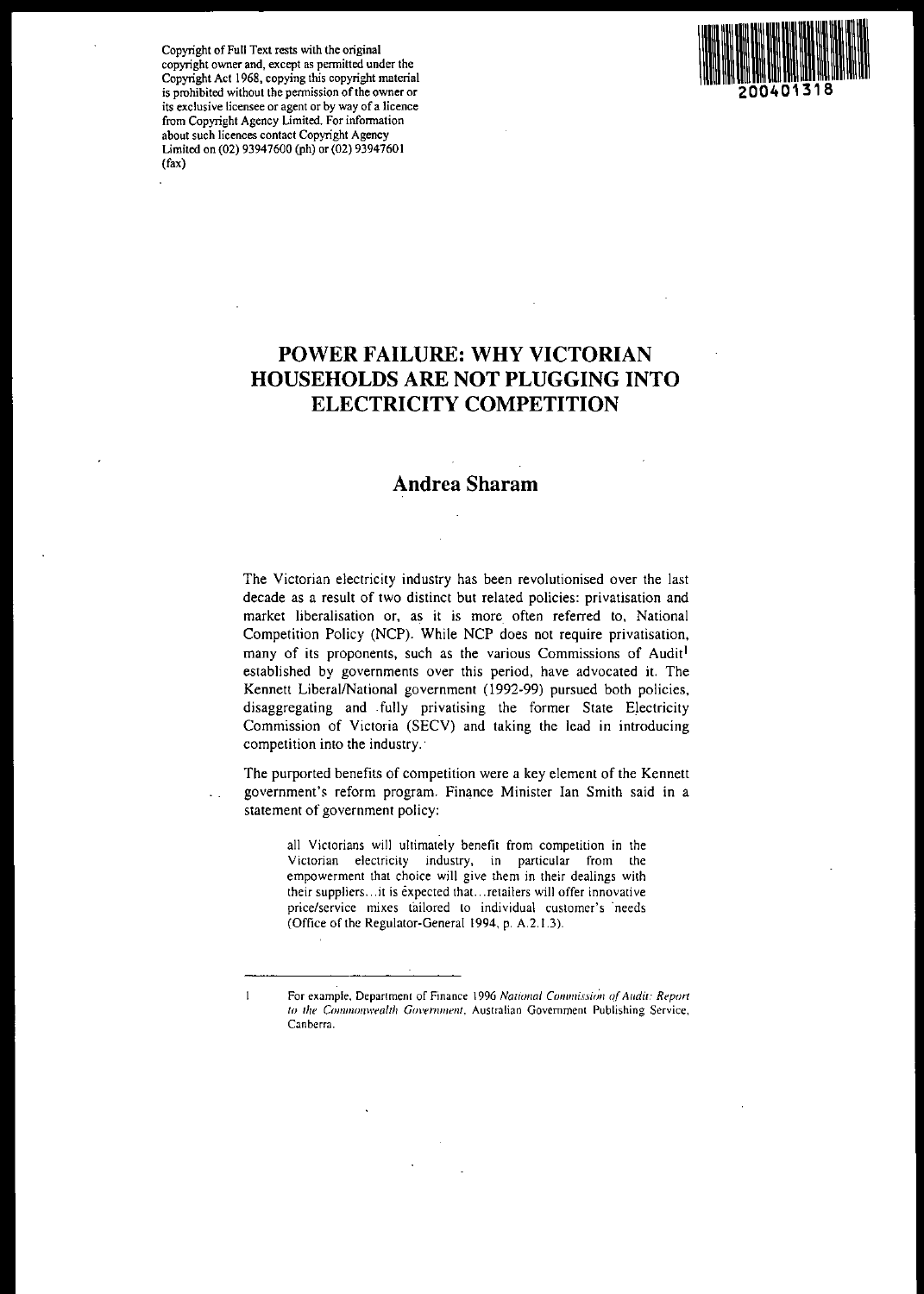# Treasurer Alan Stockdale also stated that:

Our second aim is to increase choice for both domestic and industrial consumers. Marketplace competition plus greater power in the hands of consumers will return benefits to both households and businesses as they gain greater freedom to choose products, prices and suppliers to suit their preferences. Maximum customer choice is designed to ensure that consumers obtain benefit for themselves rather than the benefits of greater efficiency flowing to those able to exploit monopoly rent (Stockdale 1994, p. 5).

The Bracks Labor government. which replaced the Kennett government in 1999, ultimately delivered competition to the household sector in 2002. Minister for Energy, Candy Broad (2000, p. 3), said the government 'supports the commercial drive in [the electricity] industry. We recognise the benefits that competition and choice can deliver for customers and the State's economy'.

Remarkably, in developing policies to introduce competition to the household sector, neither the Kennett nor Bracks governments assessed Victorians' attitudes to competition. Yet both had reason to believe that competition did not enjoy the level of public support that might have been expected.<sup>2</sup> The Office of the Regulator-General's (ORG) preparatory research for full retail competition (FRC) revealed that there was significant resistance to reform. Millward Brown (2001a), on behalf of the ORG, found in April 2001 that 71% of respondents to their survey had concerns about competition. This dropped to 55% in July 2001 and rose again in the period from 3 September to 25 November (rolling sample) to 73%. Asked what they were concerned about, respondents indicated costs, reliability, customer service, privatisation, lack of information and foreign ownership (Millward Brown 2001b, 2001c). A year later, consultants working for the Essential Services Commission's report on the effectiveness of FRC concluded, 'Victorians believe that

<sup>2</sup> Irving Saulwick poll commissioned by Uniting Church in Australia's Commission for Mission in 1995 and the AGB McNair poll commissioned by the Age (4 Feb. 1995), and the 'Public Good' survey conducted in 2001 by the Institute for Social Research, Swinbume University of Technology.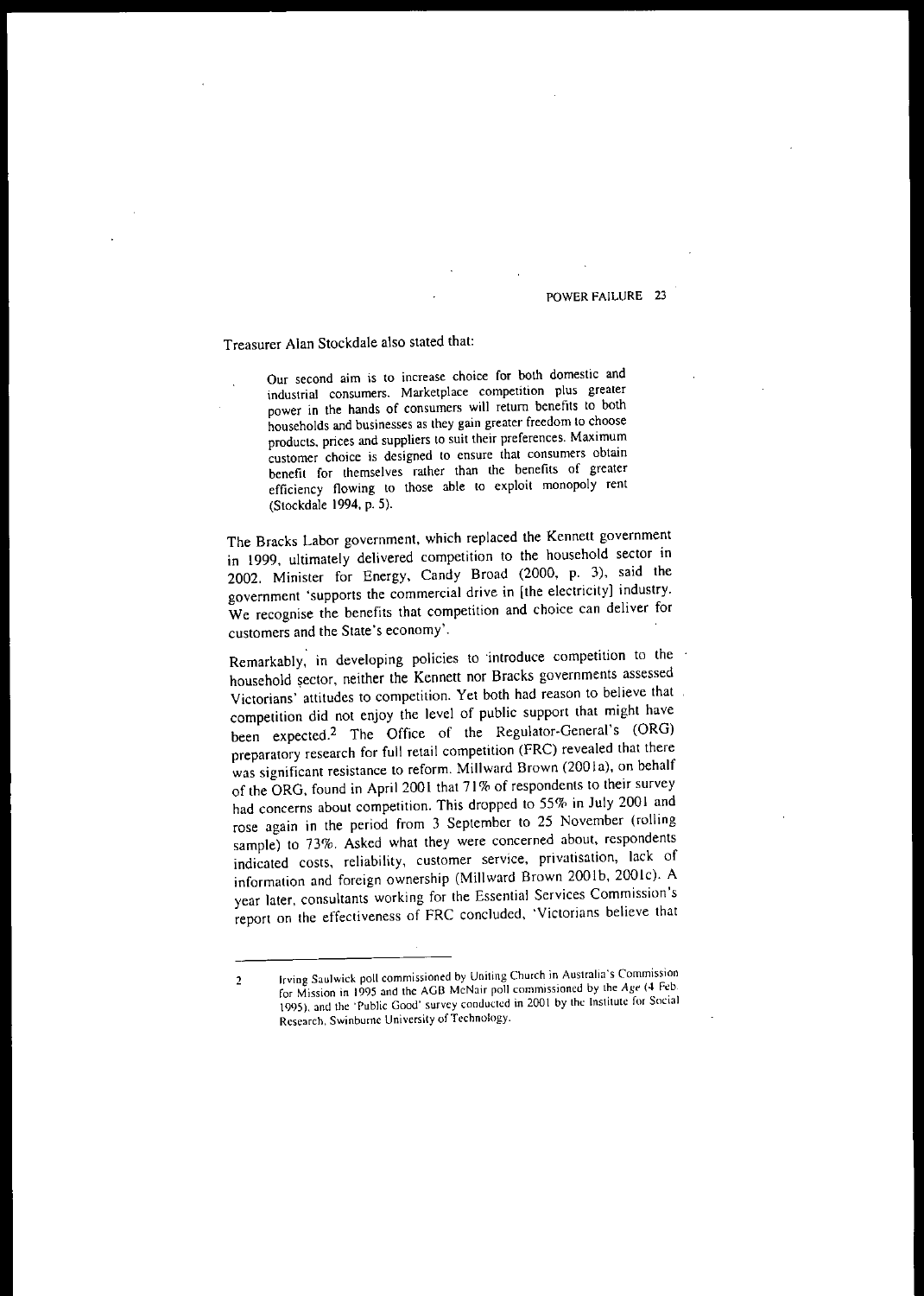competition is inevitable and they are not strongly for or against it, however they strongly support putting in place measures to ensure that every Victorian has access to essential services' (Wallis Consulting 2002, p. 33).

This is to beg the question of why Victorians believe competition to be 'inevitable'. It is well known that privatisation of the electricity industry was and remains deeply unpopular and that competition, as Millward Brown found, elicited troubling levels of concern. Could it be that . **competition in electricity is a policy that consumers do not endorse? This** possibility raises a further intriguing question: Could lack of support for competition affect households' willingness to participate in the market created by government policy? As the Essential Services Commission (ESC 2002, p. 58) put it, 'Ultimately, the most important indicator of the **effectiveness of competition is the extent to which customers are entering** into market contracts'. The ESC reported that, six months after the market had opened, only 5% of customers had switched. Their research **found, however, that despite retailers recording certain customers as** having switched, some of them did not believe or were unaware that they had done so (Wallis Consulting 2002, p. 58). Only 7% of households indicated they were 'very likely' to switch in the near future. On this basis, the ESC (2002, p. 77) had to conclude that 'the performance observed in the electricity retail market to date is not yet consistent with that of an effectively competitive market'. Nevertheless, they are **optimistic that customer inertia is only temporary.**

**Consumers' views of and initial experience with competition in** electricity provision form the subject matter of this paper. More specifically, it aims to assess the extent to which Victorians see competition as a desirable policy goal, and to tease out the policy implications. The paper draws on the results of a stratified survey of Victorian households. The stratification involved dividing households into four groups: 'inner Melbourne' (within 10 km of the GPO); 'outer Melbourne' (between 10 km and the boundary of the Melbourne Statistical District); 'rural urban centres'; and settlements with less than' 1,000 persons, which includes people residing outside of towns ('rural'). The numbers sought for each category reflected the proportion of the total population of households living in these areas. The sample was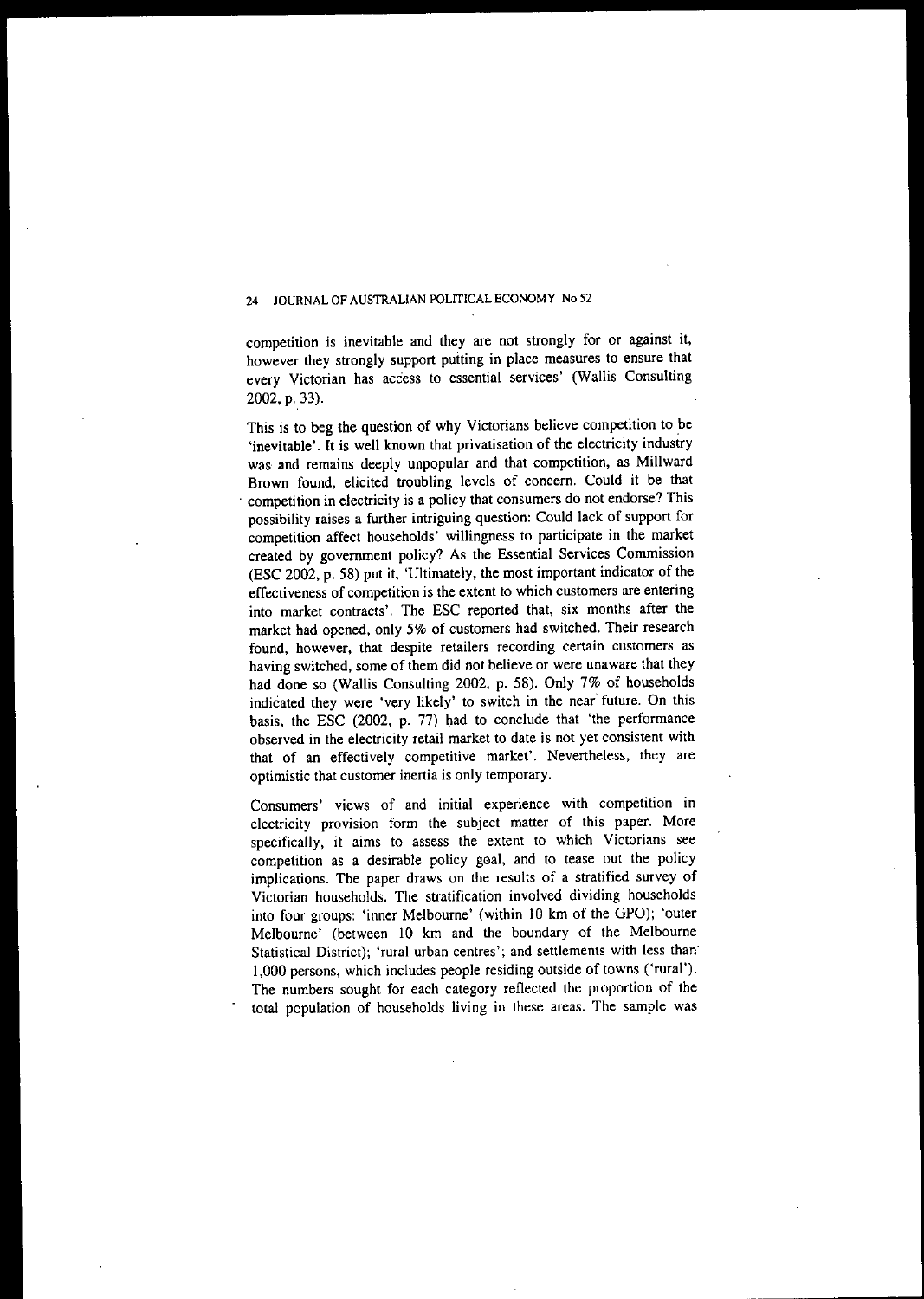randomly selected using the White Pages telephone directory, and surveys were mailed to the respondents. Supplementary surveys were delivered by hand to specific low income localities using 2001 Census data, to increase the likelihood of obtaining an adequate number of low income households. The surveys were delivered during August, September and October 2002. Overall the response rate was about 10%. Respondents were asked to reply to the circumstances of the account holder.

# **Results3**

# **Sample Characteristics**

There were 576 responses to the survey. Compared with the 1996 Census data (ABS 2001), the sample was highly representative of the numbers of people born in Australia (71%) and overseas (24% in sample, 23% in Census). One respondent, or 0.17% of the sample, indicated they were of Aboriginal or Torres Strait heritage compared with 0.5 in the Census. Census data revealed that 75% of households speak only English at home. The survey sample over-represented these households at 85%.

In terms of median individual income (which was used rather than **household income because retailers' market strategies will reflect what** they know about the account holder), the sample under-represented (37%) those under the ABS 2001 median income of \$300 to \$399 per week (ABS 2001). The number of households in the sample who claimed **government concession status for their electricity was 218 households** (37.8%), which closely reflected. the 40% of Victorian households who claimed concessions in 2003 4 '

**<sup>3</sup> Where percentages in tables and text do not** total 100, **this may be due to rounding, exclusion of 'don't know' categories, multiple answers or 'not stated'.1'hroughout the paper, an asterisk denotes any value of less than zero.**

**<sup>4</sup> Total number of households in receipt of electricity concession (740,330) according to 2003-04 Victorian government budget paper no. 3, compared with total number of households in Victoria (1,838,000) according to the ABS** *(Australia Now,* **Cat. no. 4102).**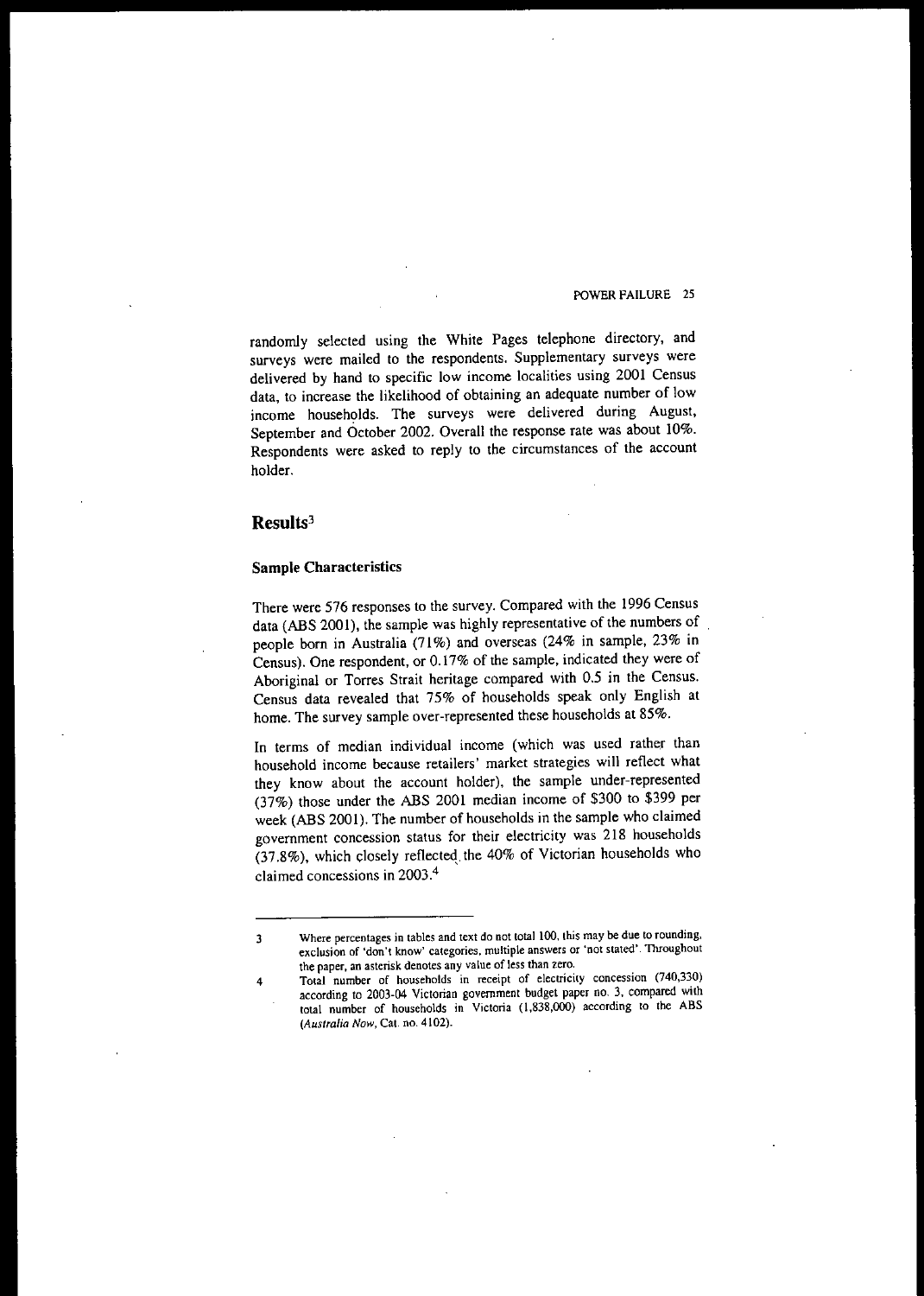| ٠                  | %<br>$n = 574$ | 1996<br>Census* |
|--------------------|----------------|-----------------|
| Live alone         | 21             | 22.4            |
| Live with partner  | 35             | 22.8            |
| Sole parent family |                | 9.5             |
| Nuclear family     | 30             | 36.6            |
| Share house        | 5              | 3.6             |
| Other family       | ,              | 1.4             |
| TOTAL              | 100            | 100             |

# Table 1: Household structure: Comparing Survey Sample with Census

 $\mathcal{L}_{\mathcal{A}}$ 

 $\ddot{\phantom{a}}$ 

**... ABS 1996 Census of Population and Housing 827 Dwelling structure by household type and family type**

As Table I shows. compared with the 1996 Census, the sample slightly **under-represented families, while over-representing couples without** children. Sole parent families, sole person households and group and **other family households were reasonably representative.**

# Table 2: Distribution of Sample as Percentage of Victorian Population

| Locality            | % share of sample | % Victorian population |
|---------------------|-------------------|------------------------|
| Inner Melbourne     | 16                | 25                     |
| Outer Melbourne     | 52                | 48                     |
| Rural urban centres | 13                | 18                     |
| Rural (other)       | 18                | 10                     |
| Don't know          | $\ast$            | ٠                      |
| <b>Total</b>        | 100               | 101                    |

**As shown in Table 2, the dispersal over geographical areas was reasonably consistent with the state population. The 'rural urban centres' and 'rural' categories have been combined for reporting because postcodes were used to identify the localities for the stratification but do not accurately reflect the division between the two.**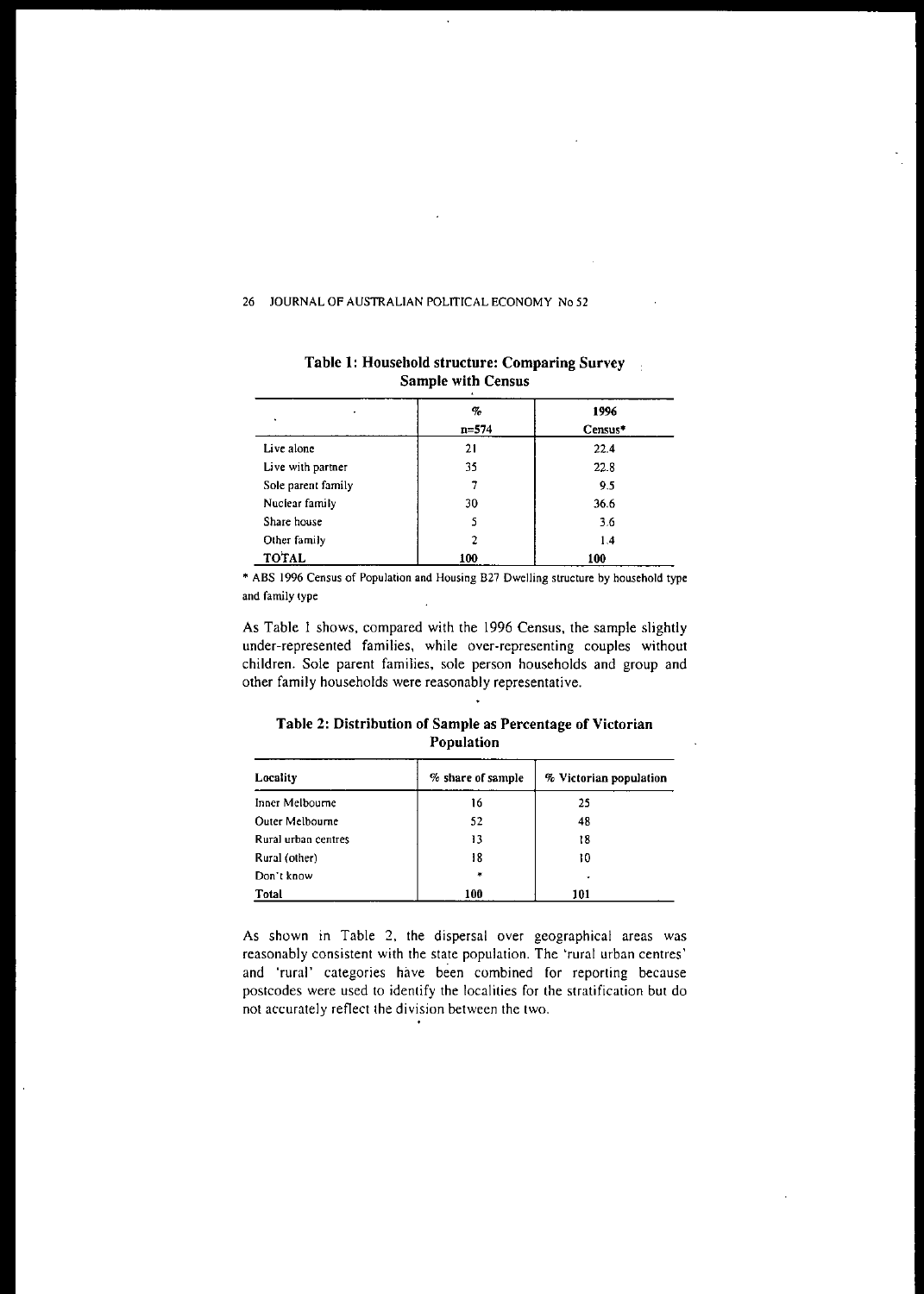# **Switching**

Respondents were asked about competition, the benefits that might flow **to Victorians as a result of it, and their own choices since the market** opened. A key argument raised by proponents of market based reform is that it can be expected to lead to price falls, as consumers gain the power to choose the best deal available for them. After ten years of policy **settings intended to foster support for c,?mpetition in electricity** provision, and significant effort on the part of government and electricity retailers to promote the opening of the market to households, it would be **expected that domestic customers would exhibit interest in choice.**

**The tariff that domestic customers were on at the opening of competition** is known as' the *deemed* tariff. This is intended to be a temporary tariff **until customers take up a** *market* **contract. Customers who unable to obtain a market contract or choose not to enter the market (for example,** when they move dwelling) are able until the end of December 2004 to get supply under safety net provisions. This tariff is called the *sranding offer.* Each former 'host' or local retailer is required to provide this to **customers within its former franchise territory.**

The ESC (2002) found that around 5% of customers had switched, which **in their opinion and that of the government was too little to permit a conclusion that the market was at present effective. This survey found** that 13% of customers had switched, the sum of the four categories in Table 3, but this figure needs to be treated with caution. Firstly, the **survey may over-represent switchers as they had more capacity to selfselect in responding to the questionnaire. Secondly, as will be discussed** later in this paper, around half the switchers had moved residence and few of those who moved indicated they had actively exercised 'choice'. Discounting these customers, the number of switchers was around 7%, which confirms the customer inertia found by the ESC.

**There are a number of possible explanations for customer inertia. Householders may be satisfied with their current supply arrangement and not interested in switching. It may be the case that, as the ESC believes, it will take time. additional information and education of consumers for the market to mature. Conversely, it may be the case that householders do not want choice. Customer inertia may also be a direct result of**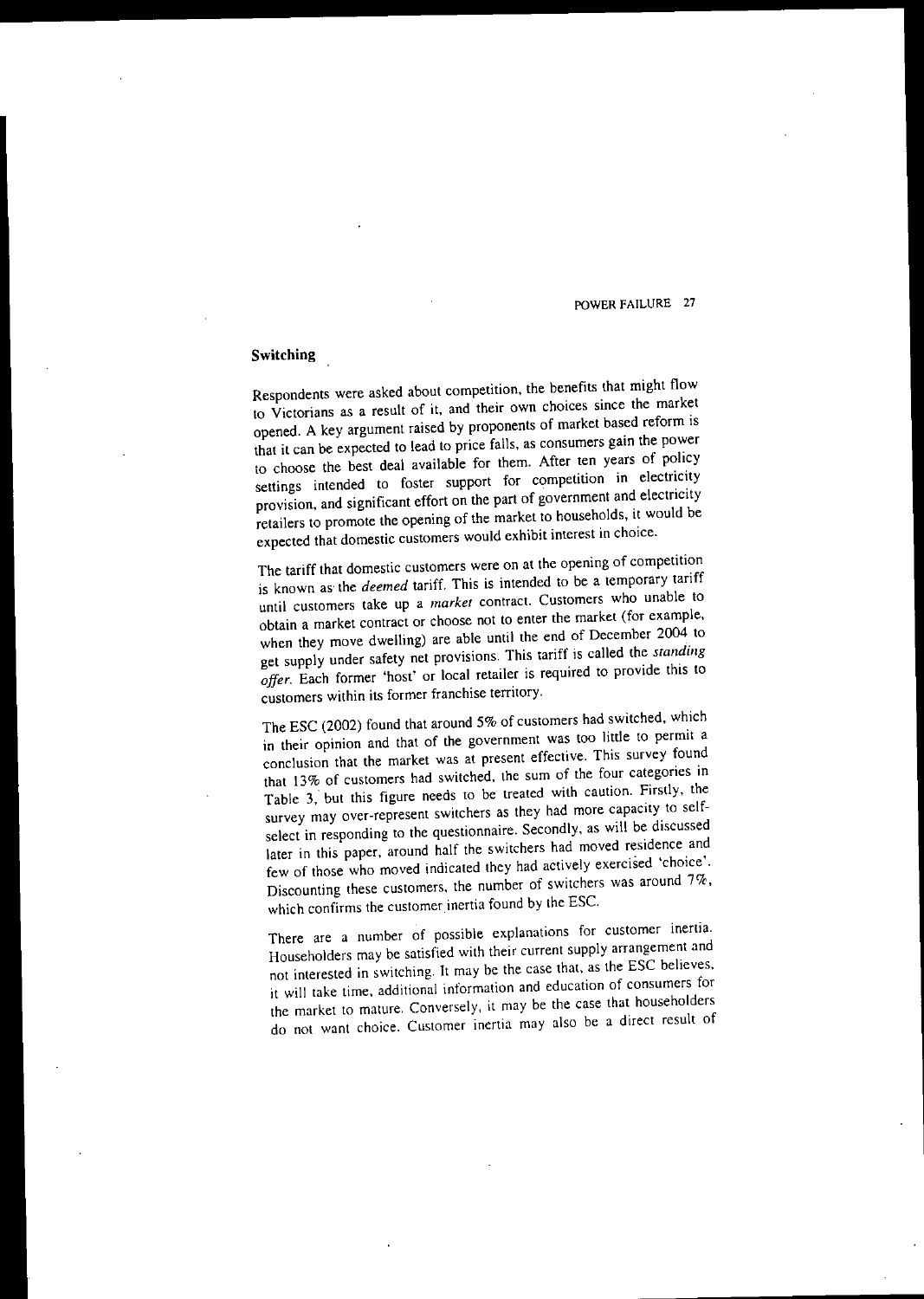**retailers' marketing strategies. The survey tested customers' attitudes and** experience of the market in order to tease out the implications of customer inertia.

| Movement from the <i>deemed</i> contract to | No. | %<br>$n = 576$ |
|---------------------------------------------|-----|----------------|
| <i>Market</i> contract with new supplier    | 34  | 5.9            |
| Market contract with existing supplier      | 25  | 43             |
| Moved dwelling without knowing to what      | 19  | 3.3            |
| To standing offer contract                  |     | ۰.             |
| Total                                       | 79  | 13.5           |

**Table 3: Number of Customers Moviug from***'Deemed* **Contract**

# **Customer Attitudes**

When asked whether they thought competition would mean that they would be better off due to price falls, surprisingly only 10% (n=572) of respondents answered positively (Table 4). The non-English speaking background (NESB) customers' expressed views similar to those **expressed by customers as a whole. Rural customers were twice as likely as their Melbourne counterparts to believe prices would increase. Less** than 2% of rural customers thought prices would decrease. .

Such arguments are central to the belief that competition can be expected **to lead to improved levels of service. Businesses know that if service** levels fall customers are likely to shift to another company. Again. somewhat surprisingly, respondents to our survey were sceptical about this. Only 20% felt that they would experience improved service, with a higher percentage among NESB customers (30%). 15% thought that **customer service would worsen, with 48% thinking it would remain the** same. Melbourne and rural. customers had about the same degree of **pessimism concerning the possibility of customer service levels** worsening, but there was a significant difference about whether it would improve, with outer Melbourne customers being four times more likely **than either inner Melbourne or rural customers to believe that it would do**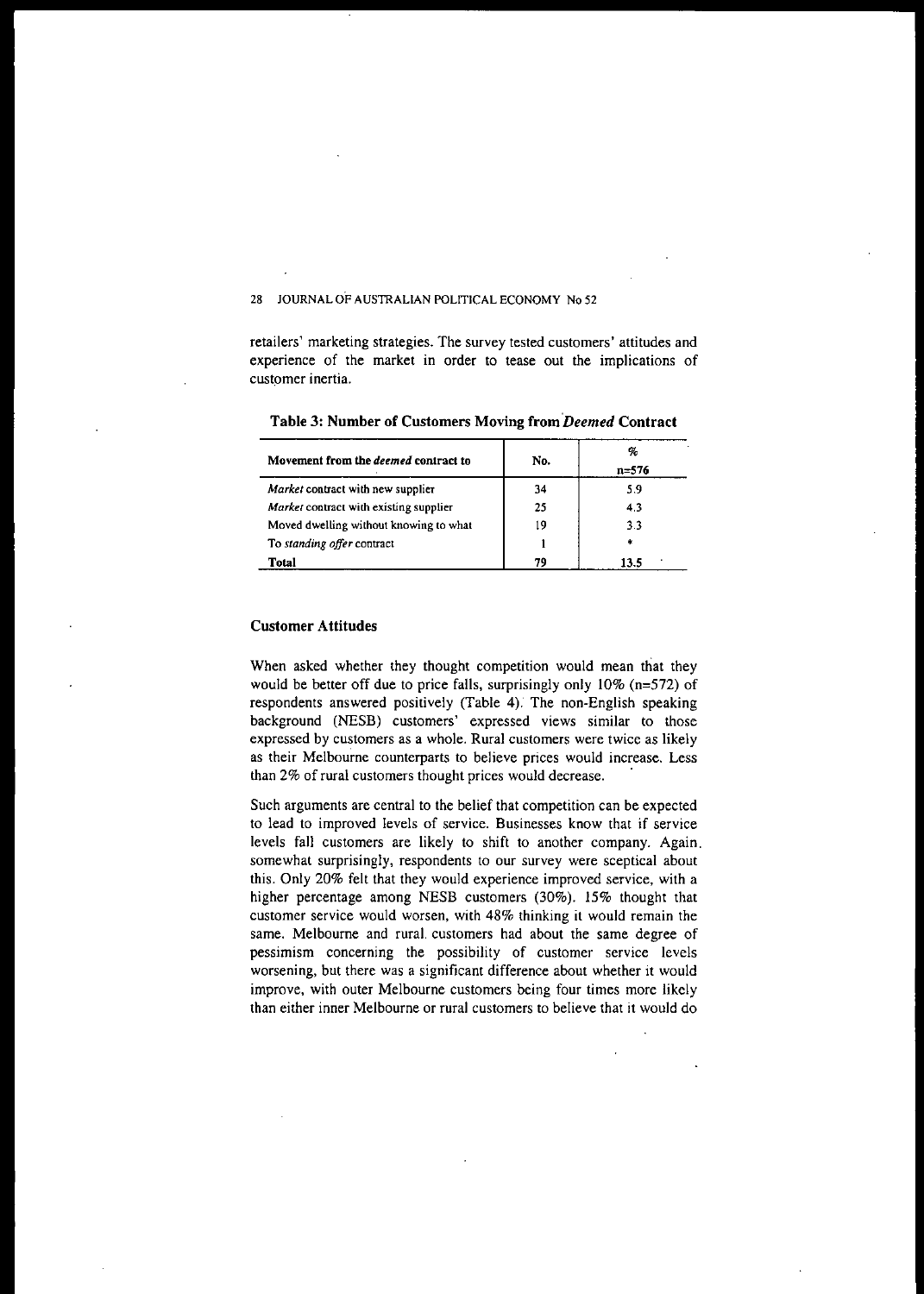so (4% versus 12%). This difference can be explained at least in part by the higher support for the market amongst NESB customers and the absence of NESB in rural areas.

| Table 4: Customer Attitudes to the Price Benefits |  |
|---------------------------------------------------|--|
| of the Electricity Market                         |  |

| Q: Do you think that for you competition in      | %         |
|--------------------------------------------------|-----------|
| electricity will lead you to paying <sup>5</sup> | $n = 572$ |
| higher prices                                    | 29        |
| same price                                       | 27        |
| lower prices                                     | 10        |
| don't know                                       | 24        |
| total                                            | 100       |

Retail competition has no impact on reliability of supply but there is a fairly wide held misconception that it does, with almost 44% indicating an impact (Table 5). Only 9% expected reliability would improve, while 19% thought it would deteriorate. As with price and customer service, NESB respondents held more favourable attitudes to the market, with 24% believing that reliability would improve (compared with only 9% of non-NESB respondents).

# Table 5: Customer Attitudes Towards Reliability of Supply in the Private Market

| Q: In terms of reliability of supply, do you think that       | $\phi_c$  |
|---------------------------------------------------------------|-----------|
| competition will mean that most electricity customers will be | $n = 574$ |
| better off                                                    | 9         |
| same.                                                         | 41        |
| worse off                                                     | 19        |
| varied impact                                                 | 16        |
| don t know                                                    | 15        |
| total                                                         | 100       |

5 Customers were given the option of slating that they thought they would pay higher prices for greenpower, to avoid confusion relating to a higher price for a different product.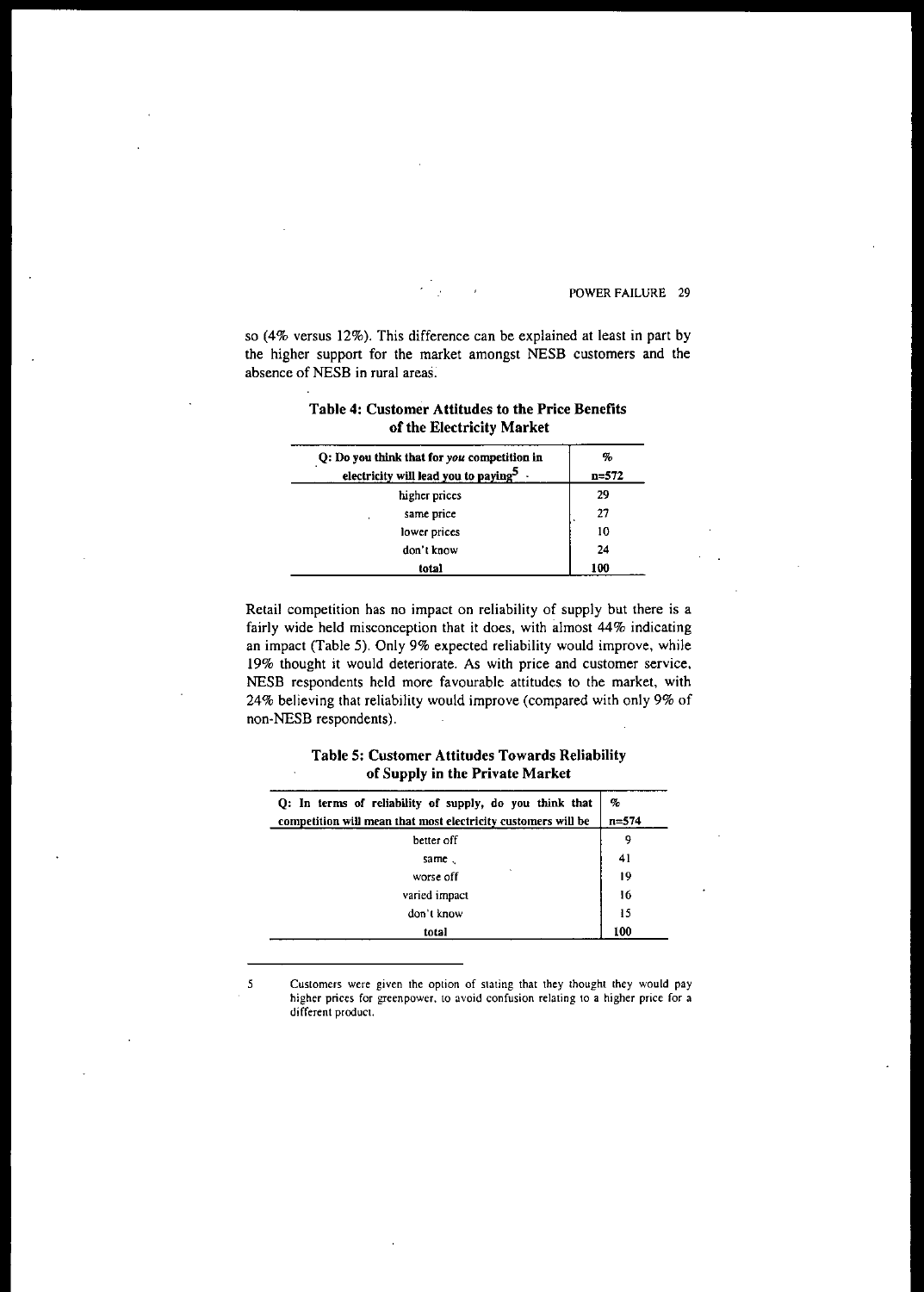Attitudes varied only slightly by income. Respondents with individual incomes under \$20,000 p.a. were four times more likely to think that competition would result in them paying higher rather than lower prices. Those with incomes over \$20,000 p.a. were around three times more likely to believe they would pay higher rather than lower prices.

It might be expected that the 10% of respondents who felt positively about lower prices in the market would be highly represented amongst those who had taken the opportunity to switch to a market contract. Of the 59 households who thought they would be better off, only 16 actually switched. In relation to customer service, only 23 of the 117 who thought **customer service would be better with competition exercised choice.**

# Awareness of the Market

When asked to name their own supplier in 2001, 21% (n=532) admitted  $\frac{1}{2}$ .  $\frac{1}{2}$  :  $\frac{1}{2}$   $\frac{1}{2}$   $\frac{1}{2}$   $\frac{1}{2}$   $\frac{1}{2}$   $\frac{1}{2}$   $\frac{1}{2}$   $\frac{1}{2}$   $\frac{1}{2}$   $\frac{1}{2}$   $\frac{1}{2}$   $\frac{1}{2}$   $\frac{1}{2}$  to not knowing the answer without looking at their bill (Table 6). One respondent named a gas company and 56 used company names that are out of date. Asked to list names of retailers, 4.5% could not name any. Asked' if they thought *other* people knew who supplied them, given the changes to the industry,  $41\%$  (n=564) felt that other people did not know the name of their own supplier

| Q: How many retailers can you name? (please name) | %<br>n=484     |
|---------------------------------------------------|----------------|
| k.<br>0 retailers                                 | 4.5            |
| 1 retailer                                        | 39.5           |
| 2 retailers                                       | 33.5           |
| 3 retailers                                       | 15             |
| 4 retailers                                       | 5              |
| 5 retailers                                       | $\overline{2}$ |
| 6 retailers                                       | $\ast$         |
| 7 retailers                                       | $\ast$         |
| 8 retailers                                       | $\star$        |
| <b>Total</b>                                      | 100            |

Table 6: Customers' Knowledge of Retailers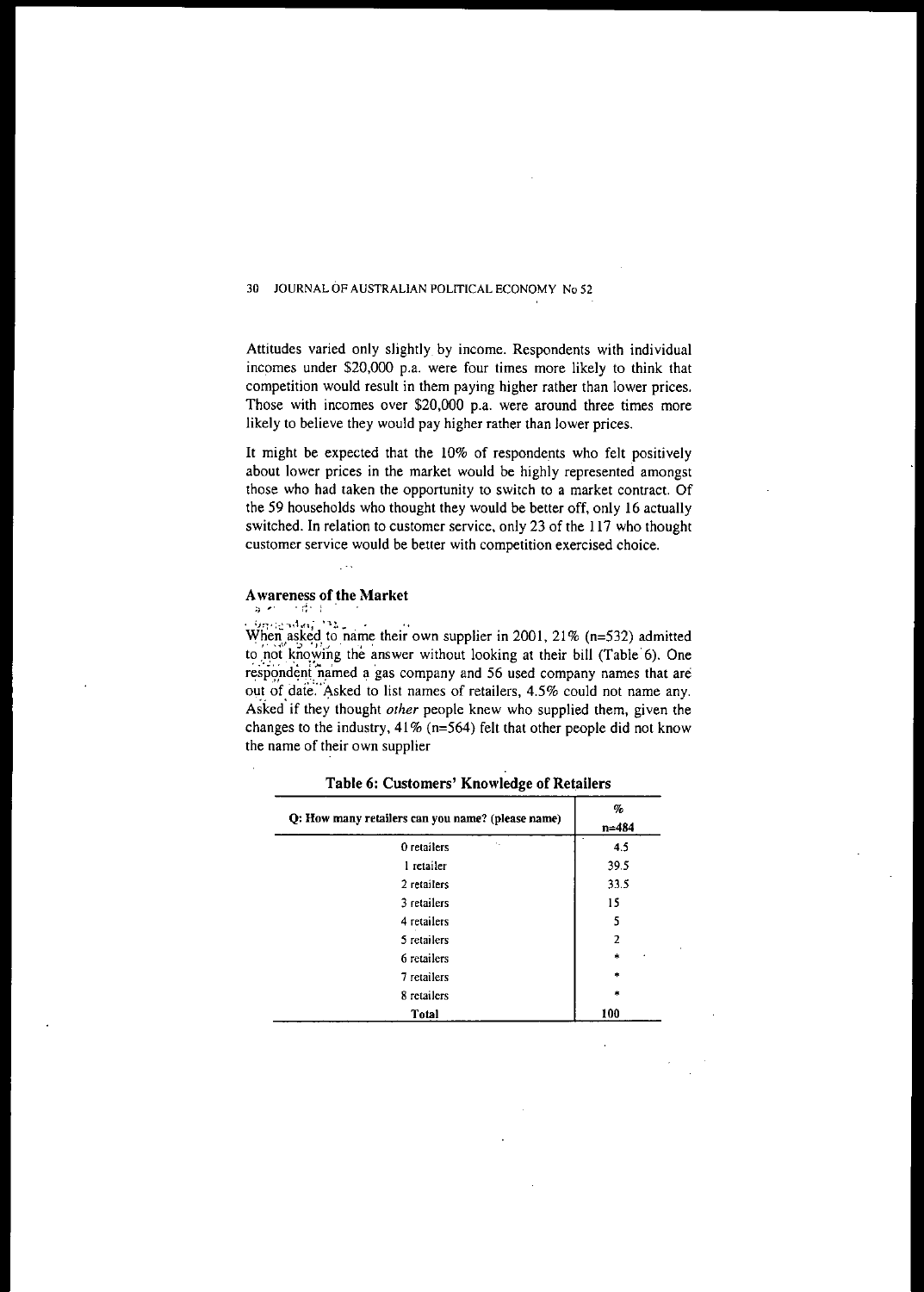As Table 7 indicates, most respondents (54%) failed to recall any retailer contacting them, but 16% recall receiving more than one contact. Of the 750,000 offers which the ESC (2002) says retailers made, it is evident that there is considerable unevenness in the distribution across the total of 1.2 million small business and domestic customers. This may suggest, as the ESC indicates, that retailer activity is confined to specific market segments.

| Number of customer contacts initiated by retailers | %<br>$n = 552$ |
|----------------------------------------------------|----------------|
| Contacted by 0 retailer                            | 54             |
| Contacted by 1 retailer                            | 29             |
| Contacted by 2 retailers                           | 14             |
| Contacted by 3 retailers                           | 2              |
| Contacted by 4 retailers                           | $\frac{1}{2}$  |
| Total                                              | 100            |

**Table** 7: Retailer'Activity **in the Market**

'Offers' need to be distinguished from the final agreement to contract. For example, an offer can be made on an unsolicited basis that does not preclude the retailer from later withdrawing it should a customer exhibit interest. From these contacts. 18.5% (n=524) of respondents believed they had been made one offer, 6% two offers, and less than 1% 3 offers. Most respondents had received letters (33%, n=385), with 9% (n=522) approached by telemarketers and  $7\%$  (n=534) by door-to-door salespeople. Less than 1% had encountered salespeople in shopping centres. There were no significant differences in the proportion of NESB and non-NESB households being contacted by retailers.

A small number of the respondents (9%) actively sought out an offer, although not all of these were successful in obtaining a contract. While **customer interest is low, low participation may also be explained by retailer preference for higher margin customers.**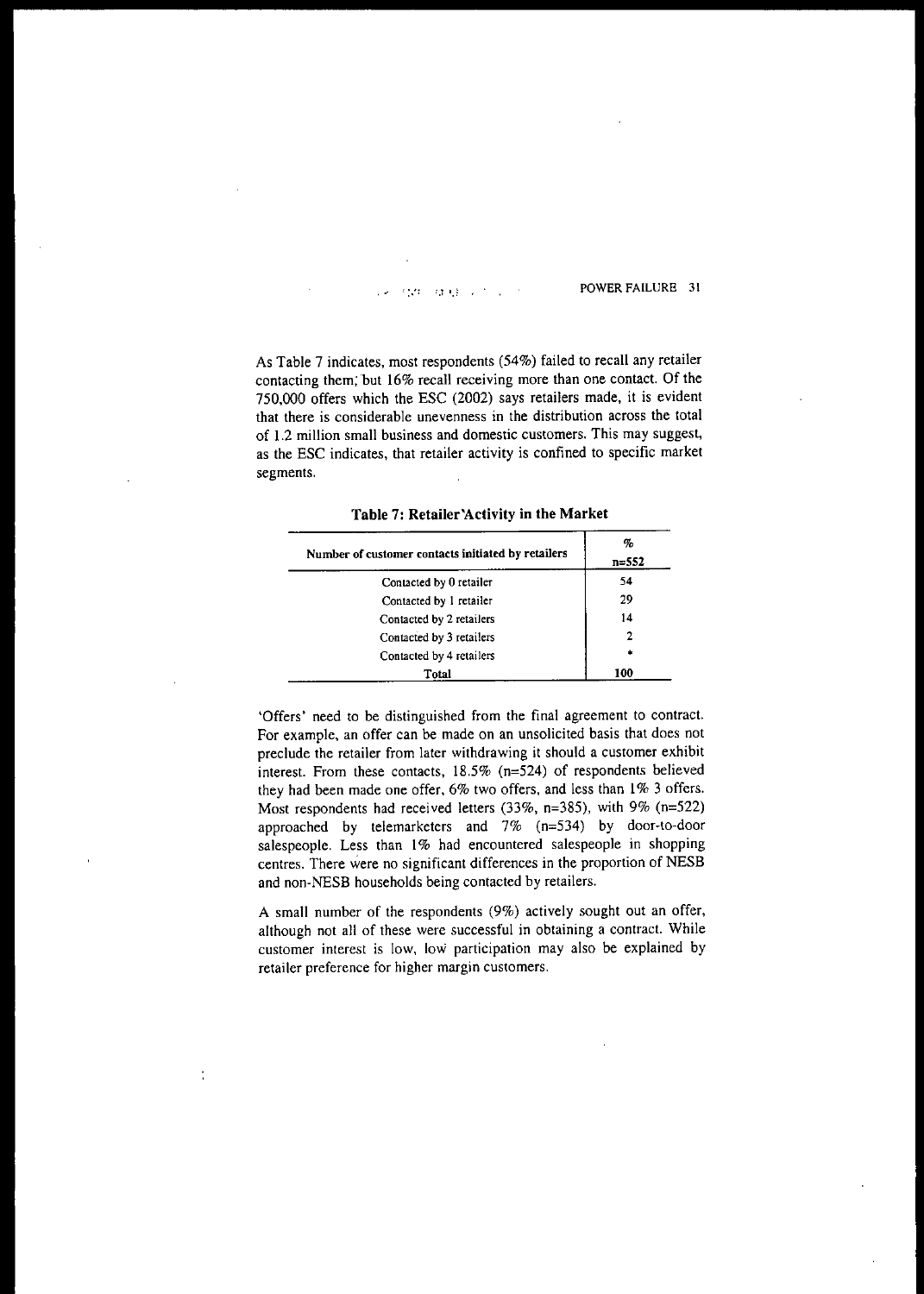### Factors **Influencing** Choice

Respondents were given a list of factors that may have influenced them when considering a choice of supplier. They were not asked to rank these factors in relation to each other.

| <b>Comparison of influences</b><br>on shopping <sup>6</sup> | $%$ Very<br>Important | q,<br>Important | % Not<br>Important | n=  |
|-------------------------------------------------------------|-----------------------|-----------------|--------------------|-----|
| Price                                                       | 64                    | 25              |                    | 476 |
| Greenpower                                                  | 30                    | 37              | 33                 | 443 |
| Combined bills                                              | 31                    | 30              | 38                 | 460 |
| Energy efficiency help                                      | 20                    | 25              | 55                 | 434 |
| Help buying appliances                                      | 16                    | 23              | 57                 | 437 |

Table 8: Factors that are Important in Shopping Around

Perhaps predictably, those in full-time work and on higher incomes were more interested in 'greenpower' (renewable energy) deals. During this period, known greenpower offers were more .. expensive than *deemed/standing offers.* Social security beneficiaries were three .times more likely to say that greenpower was not important rather than very important. Nevertheless. there was still interest, with just under 20% (n=429) of respondents with incomes under \$20,000 saying greenpower was very important or important. The perception at the time (based in reality) that greenpower was more expensive clearly deterred these customers from switching for this reason. There is currently no greenpower *deemed/standing offer.* Interest in energy efficiency is far less across all income groups, with the, exception of social security beneficiaries who rated it equally with greenpower. Combined bills (known as 'dual fuel' deals) have popularity, but these are commonly offered with a price discount, and the survey did not attempt to distinguish between the price incentive or other perceived benefits of combining bills. There was a considerable level of interest in linking the

<sup>6</sup> These are the top five choices out of a set of nine. Support for Ihe remaining four options was low.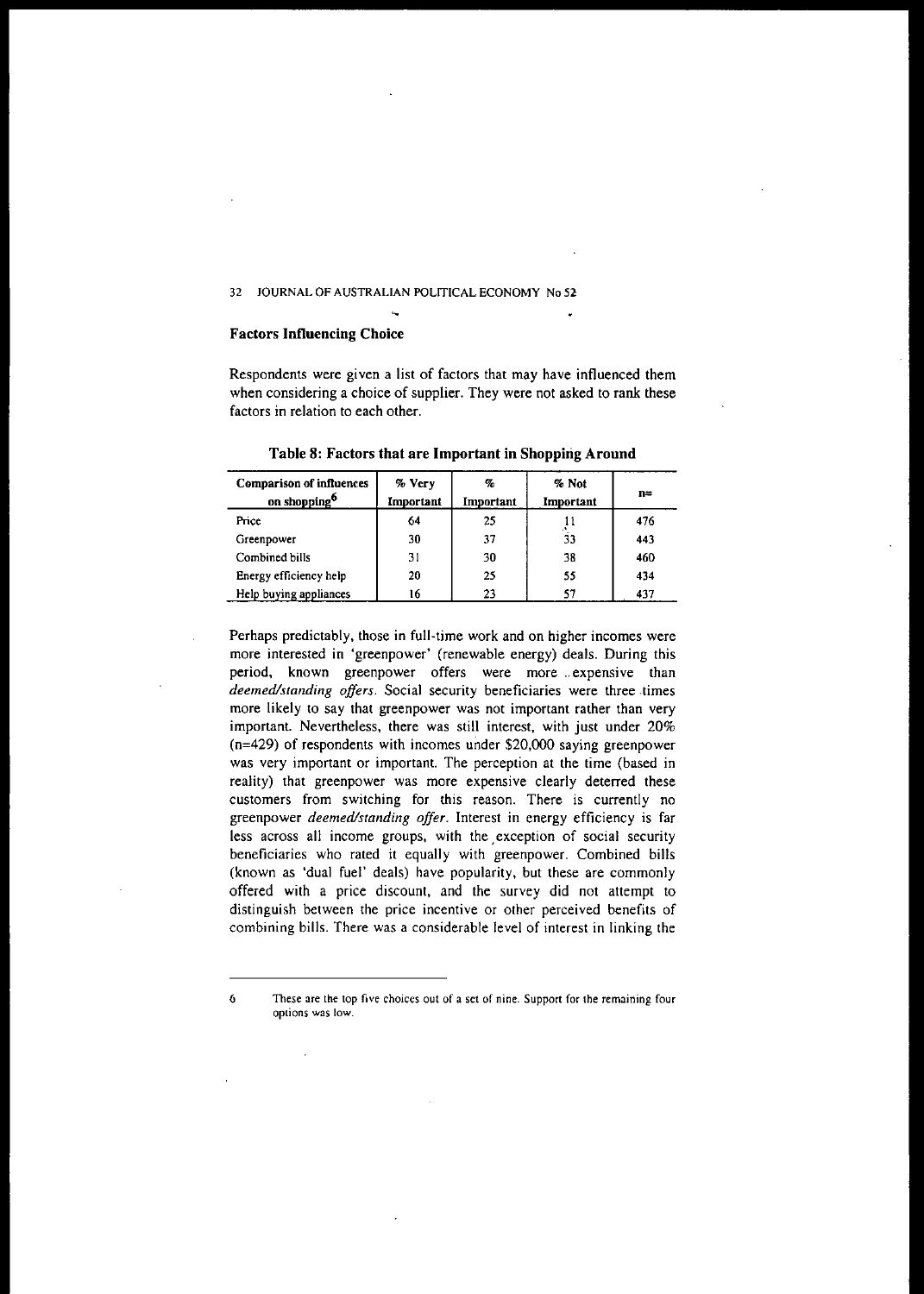buying of appliances with purchase of electricity. Some retailers currently offer such services.

# . Why Customers Did Not Switch

Up until this point we have sought to understand why the switching rates in the fully competitive electricity market have been so low. Respondents to the survey indicated a strong interest in price savings but lacked faith **in the market to deliver price reductions or better service. The survey** also found that retailer activity would appear to be focused on some customer groups but not others.

Table 9 shows that of those respondents who had considered changing but had not done so, 19% (n=278) were still thinking about the possibility. The majority (52%) of customers in this group of potential switchers had been deterred from entering the market by their experience to date, including 42% (n=40) of those respondents who held positive views about the benefits of competition. The perceived 'hassle' of changing deterred the most (18%), while insufficient information and inability to compare offers were also problems. 9% felt the incentives to **switch were too small.**

|                                         | ο,    |  |
|-----------------------------------------|-------|--|
|                                         | n=278 |  |
| have not taken next step                | 19    |  |
| unable to obtain sufficient information | 12    |  |
| unable to compare offers properly       | 13    |  |
| put off by hassle of changing           | 18    |  |
| did not see anything worth changing for | 9     |  |
| no supplier made an offer               | 27    |  |
| other                                   | 2     |  |
| total                                   | 100   |  |

Table 9: Reasons for Considering Switching but not Doing So

27% had not received an offer. These may be low value customers who, **from a retailer's perspective, do not warrant the cost** of their **acquisition.**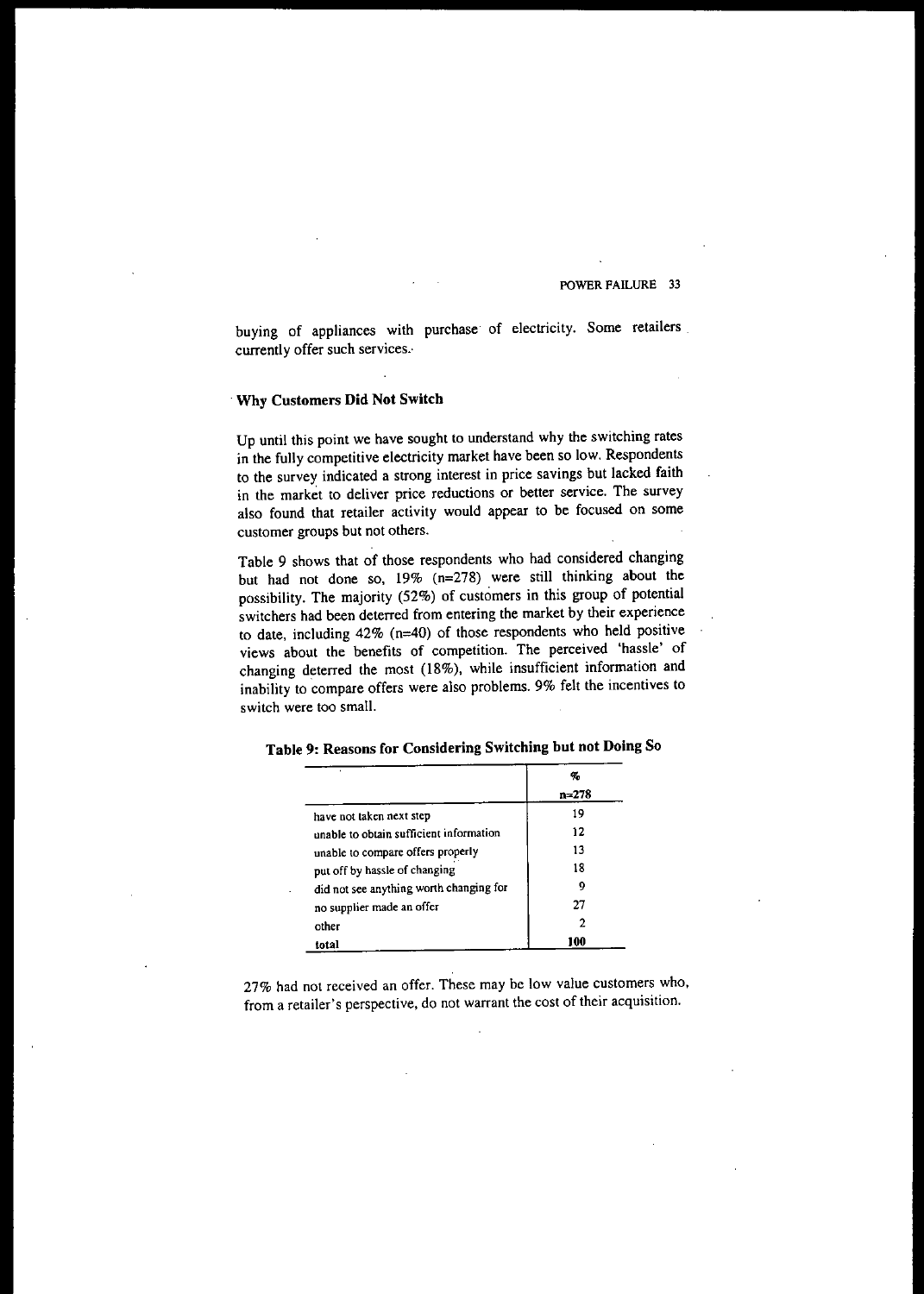Of those respondents who had not considered switching at all, 11% answered that they were unaware of competition (Table 10). 15% were anticipating possible switching, but 68% were resistant, either actively or passively. Comments in the 'other' category are worth closer inspection: 'all the same', 'can't be bothered', 'can't see the point', 'expect minimal impact', 'lack of knowledge', 'no time to shop around' and 'privatisation protest' were some. None were positive towards competition.

A number of respondents volunteered unsolicited comments. There was only one theme: a belief in the collective public interest of public ownership. The following are two examples:

- Believe profit motive will result in me paying more and all companies will be out to screw me out of money, not give it to me.
- At midnight on 24 March 1944 I was shot down in a Manchester . bomber after bombing Berlin. One objective was to keep the world free and own our country and its services. Now the idiot politicians have sold all our essential services putting us all at risk. We could now manage with half the bastards.

|                                                             | q,        |  |
|-------------------------------------------------------------|-----------|--|
|                                                             | $n = 241$ |  |
| did not know I could                                        | 11        |  |
| satisfied with current arrangement                          | 55        |  |
| have not got around to it                                   | 11        |  |
| waiting to join community buying group                      |           |  |
| waiting for gas competition                                 |           |  |
| waiting for market to development                           |           |  |
| put off needing to learn so much                            | 4         |  |
| afraid to change                                            | 2         |  |
| see not changing as a kind of protest against privatisation |           |  |
| other                                                       | ٢         |  |
| Total                                                       | 100       |  |

## Table 10: Reasons for not Considering Switching

These less than positive views about the market, combined with those who are satisfied with the pre-competition *status quo,* means that about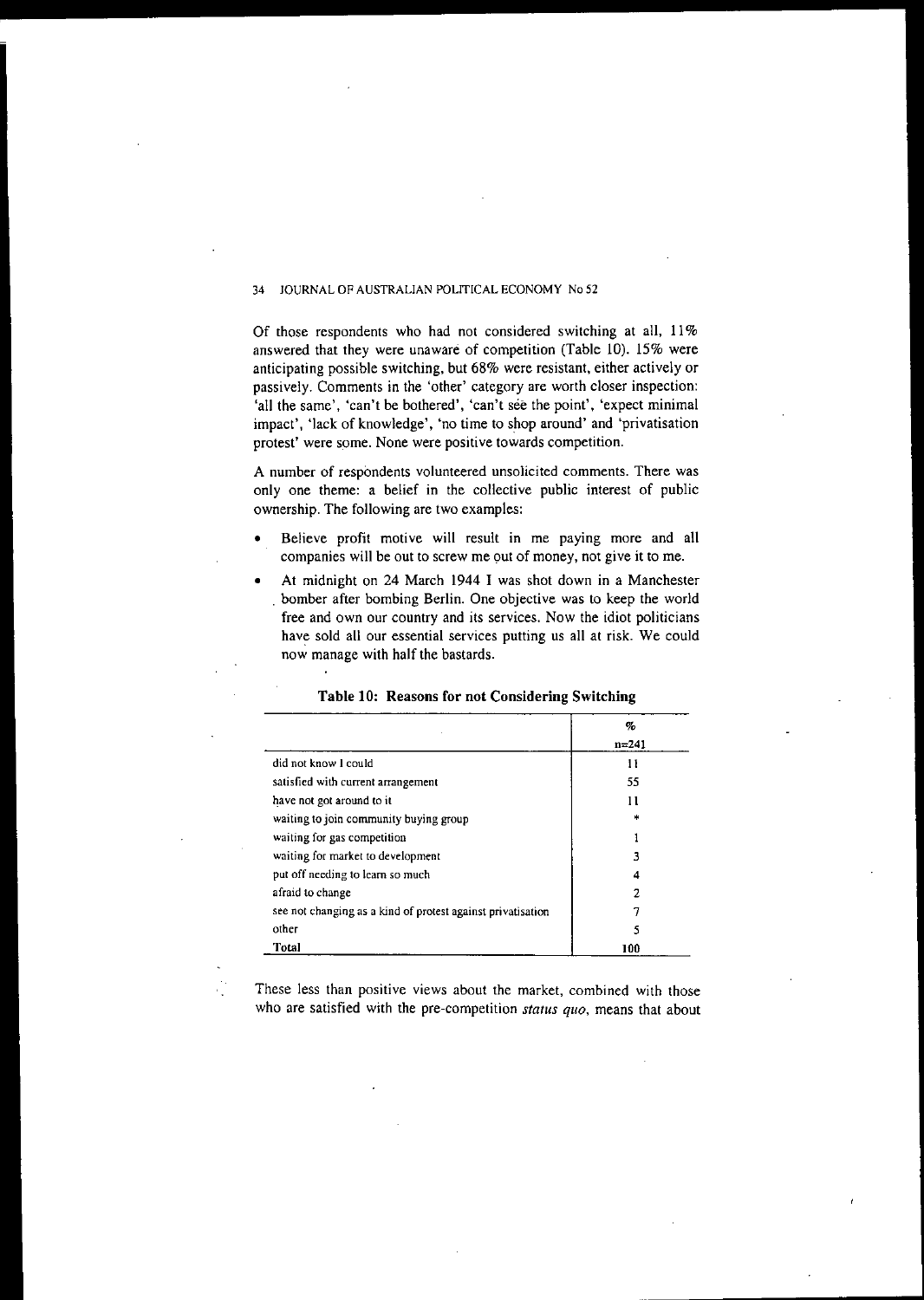half of the respondents are not looking to enter the market at this point or look likely to. There was nothing to distinguish one income group (or source) from another among these respondents.

### **Discussion**

The Economic Planning Advisory Committee (1989) and the Industry Commission (1991) promoted electricity competition well over a decade ago. There is however, little literature relating to the impact or possible impacts of market liberalisation of electricity on the household sector (Ernst 1997). The literature that relates to electricity industry market **reform almost invariably considers generation. networks and competition** for large customers without regard to domestic users. The Hilmer Report (Hilmer 1993) rapidly became the basis of NCP. Subsequent reforms to a range of sectors, including electricity, were largely based on later Industry Commission (1995) modelling of the Australian economy that anticipated \$23 billion worth of savings should competition be implemented. However, NCP has been criticised for being implemented on the basis of theory rather than 'economic analysis' (Quiggin 1999, p. 74). After ten years of policy settings intended to foster support for **competition in electricity provision, and IOl)ger for markets more** generally, it could be expected that there would be more popular support for the policy, but this is doubtful in relation io essential services. The explanation may lay in part to the lack of substantiation of the claims of benefits flowing to households and the championing of the removal of various subsidies that would leave many households losers rather than **winners. Indeed after a decade of reform residential customers in Victoria are on average paying 3% more for their electricity, and some** customers 24% more (Sharam 2003). Relatively few had had benefits. **In** addition, two of the incumbent retailers merged within months of the market opening to households, taking the number of major players down **to three. Mergers. withdrawal of service, market segmentation, and** increasing charges for small low volume customers have been features of deregulated banking and telecommunications.. It is not difficult to see why popular opinion is out of step with elite opinion.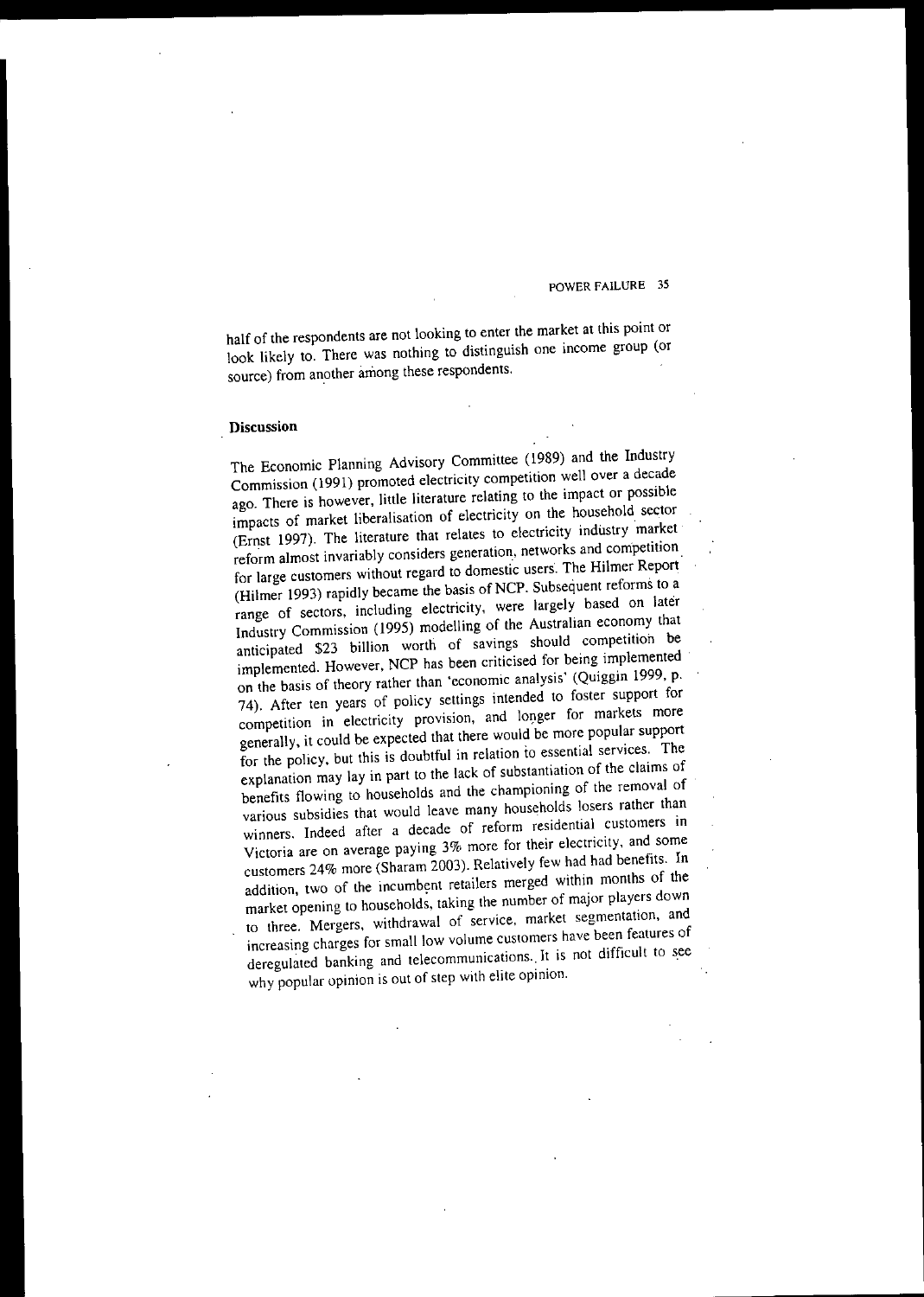Graeme Samuel (2003), the then National Competition Council chairman and now chair of the Australian Competition and Consumer Commission, captures the continuing lack of support for competition policy: 'In a society predicated on the notion of a "fair go", we should also not be too surprised when we see a questioning of policies that may appear to sacrifice fairness for economic growth.' He articulates a collective resistance to elite policy, noting that people are resistant to **economic reform because of its perceived impact upon community and because 'corporations (are] perceived to be delinquent citizens'.**

The introduction of competition into the electricity sector to the household level is highly reliant on customer endorsement and participation. The levels of antipathy exhibited by respondents to this survey have antecedents that should make the finding of customer inertia unsurprising. The 1990s witnessed both a Senate inquiry and a House of **Representatives inquiry in response to community concerns about NCP. In addition, customer inertia has been evident in other jurisdictions and analogous industries. The decision to· implement FRC when customer endorsement was uncertain was therefore a considerable risk, and** arguably a poor basis for policy making.

**Domestic customer inertia in the electricity sector may well be enduring. This raises important policy implications. some of which were foreseen.** SRC International (1998) warned the New South Wales Independent Pricing and Regulatory Tribunal that Australian domestic customers **were unlikely to be motivated to switch for amounts that would sustain** the profits of retailers. It envisaged that customer inertia would result in retailers raising prices to monopoly levels.

In order to protect customers from such monopoly prices, SRC International argued the response of governments would be to impose price controls. In Victoria, as in the United Kingdom, the market opened with price controls (price caps) already in place. These are a maximum **price sanctioned by the regulator or government. Price caps in Victoria** were imposed because the incumbent retailers proposed substantial price increases on the eve of the opening of the market. The retailers argue that **the tariff that domestic customers are on at the beginning of competition** (the deemed tariff) and the safety net (standing offers) need to be higher than the prices offered in the market; competition is stimulated by new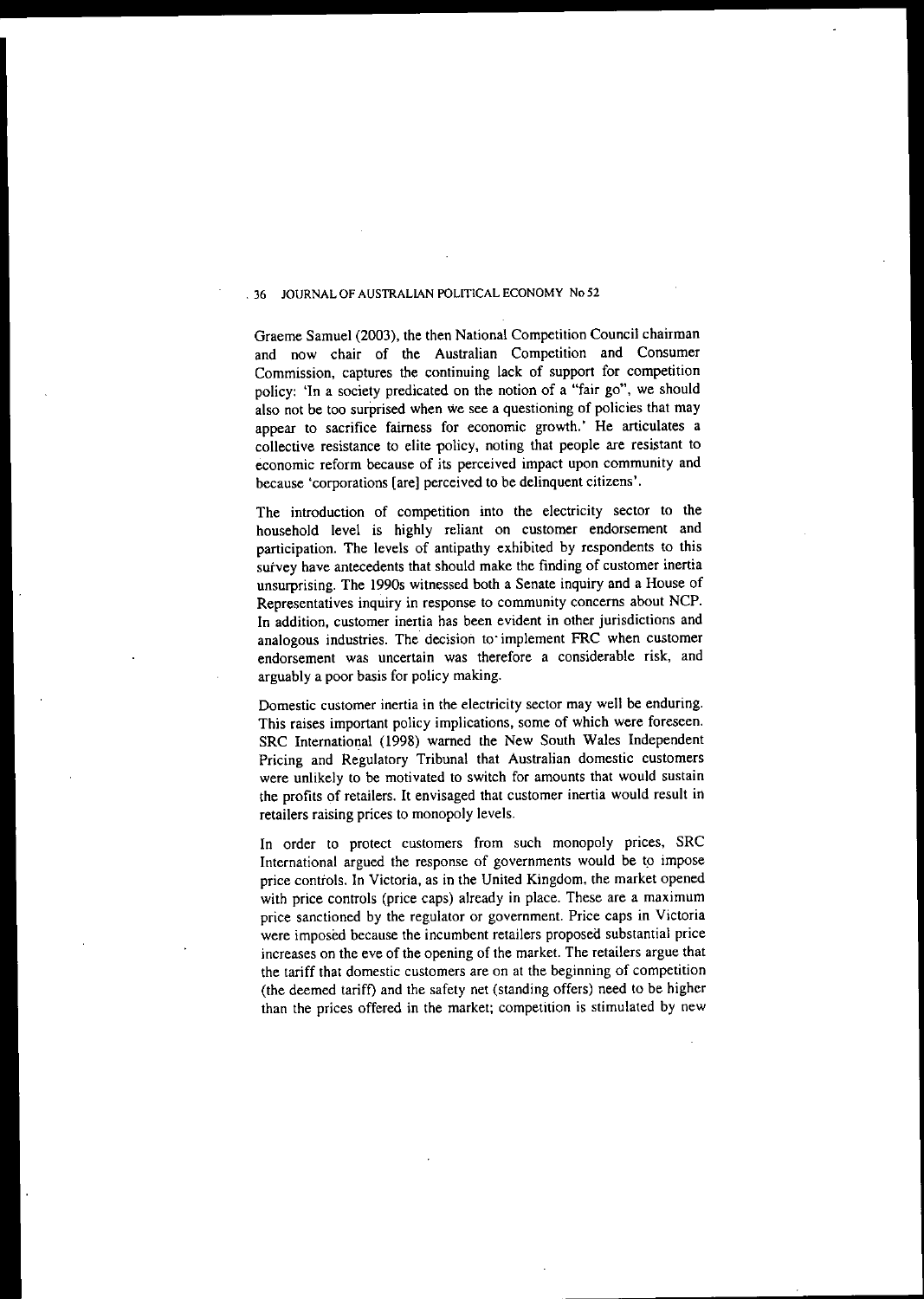. entrant retailers perceiving an opportunity to take profits by undercutting incumbents, and hence competing the price down. This gap between the opening price and the lower market price (the competition incentive) is known as 'headroom'. The Victorian government agreed that prices **needed to be above market prices at the outset of competition. This** concept of headroom looks just a little like the department store putting its prices up before holding a sale.

The difficulty for government is the possibility of continuing and widespread inertia. This would denote market failure and by default leave customers exposed to price limited only by price caps, that is, government sanctioned monopoly prices. There is already evidence in the United Kingdom that customer inertia has resulted in extensive monopoly pricing, raising doubts as to whether the domestic market could ever be considered functionally competitive (Brigham and Waterson 2003, p. 12).

**In addition to what may be sustained customer inertia, the single largest group who are actively participating in the market are low income** (therefore likely to be low volume) and hence low margin customers. This suggests that such households are very price sensitive and responsive. Retailers may well instigate changes to their marketing and **customer acquisition programs to minimise the migration of this** customer segment. As the ESC (2002) noted, retailers appear at the **outset to be avoiding low volume customers. If this is the case, it would result in a declining number of customers switching unless it was offset by increases in other customer segments, but there is no evidence to** suggest that higher margin customers (other than the small group seeking greenpower deals) are likely to change their attitude to competition.

As this survey also identified, around half of the switchers entered the market as a result of moving dwelling. These customers have higher **transaction costs and as a consequence lower the margin available for the retailer. This is especially true of renters, who move on average once every five years, compared to home owners' average of every seven** years. Rental housing is also the growth segment of the housing market increasingly servicing low income households (Burke and Ralston 2003).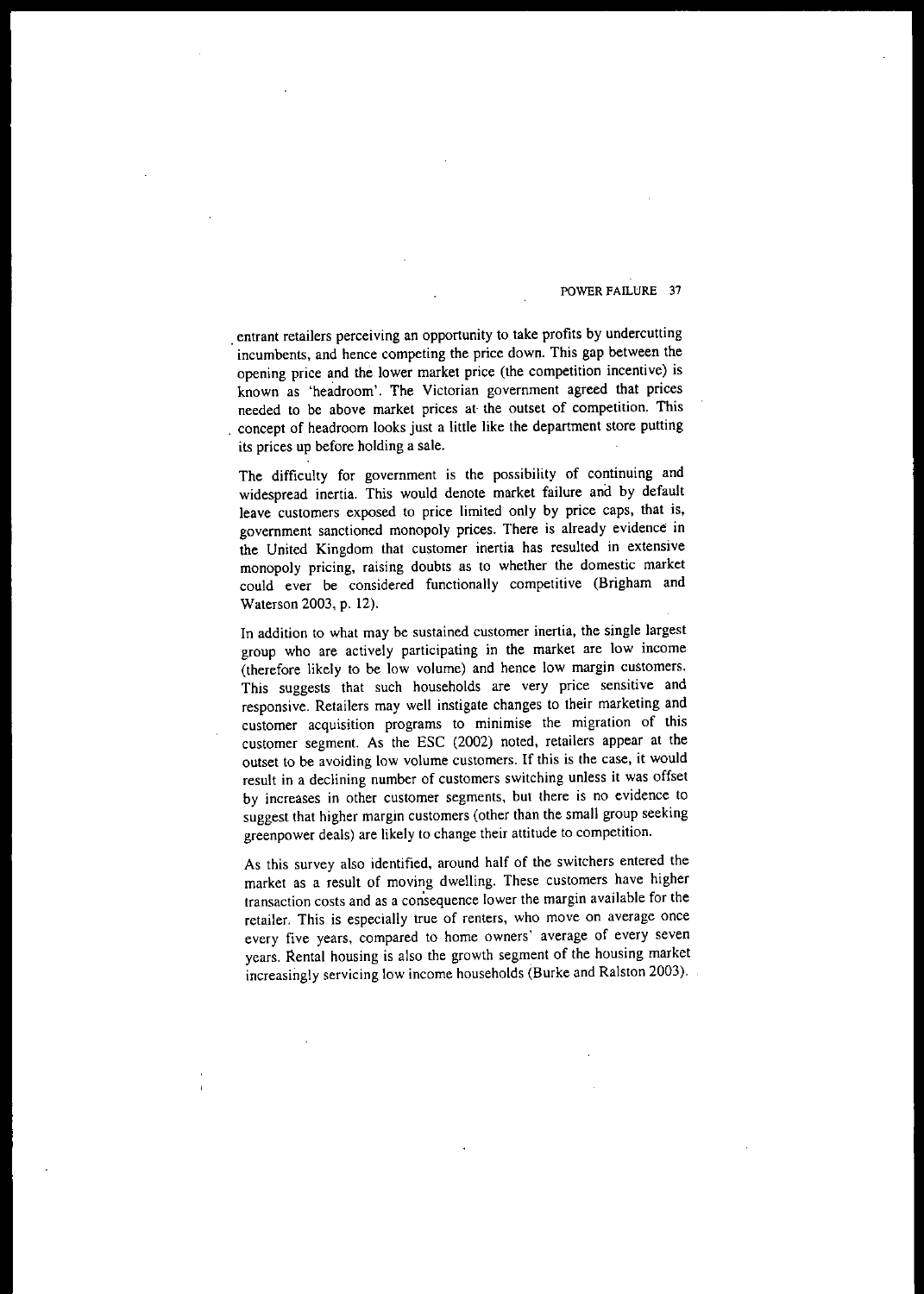**It is already evident that retailers are attracted to acquisition methods that** reach wealthier customers while effectively screening out many low income customers. Loyalty programs are a prime example. Whilst exclusion from the market is disturbing, the alternative is the possibility **th'at price-conscious low income households may be subject to** exploitation by retailers. For example, offers of large cash rebates are **attractive to those on low fixed incomes. One Victorian retailer provides such inducements, but these offers also involve tariff structures that can** be highly disadvantageous to small volume users. The upfront rebate benefit may be more than offset by a higher cost of consumption.

Finally, the legislation providing the current 'obligation to offer' (the safety net tarift) sunsets at the end of December, 2003. This comprises the final act of reform in which supply becomes a matter of choice on the **part of retailers. Migration onto market contracts at this point will be involuntary, raising issues for that section of the community - dominated** by senior citizens - that has failed to note the existence of the market. More importantly it opens the way for unhindered market segmentation **aimed at exclusion of problem payers, or the imposition of exorbitant** charges in cases where the customer has no market power. Arguably, **given the essential service nature of electricity all households, are price takers. Therefore vulnerable and disadvantaged customers are very much at risk of market abuse. Ironically the existence of customer inertia** . and the 'protection' of the deemed/standing offer currently stymies the **dis:"'aggregation of customers into 'bordered' markets.**

# **Conclusion**

**This research sought to understand the attitudes and initial experience of** households in the recently opened fully competitive electricity market in Victoria. The survey discovered a substantial gap between the views of **elite policy makers and the aspirations of ordinary Victorians. This gap can help explain customer inertia in the market. The survey also found that current participation rates are largely the result of households**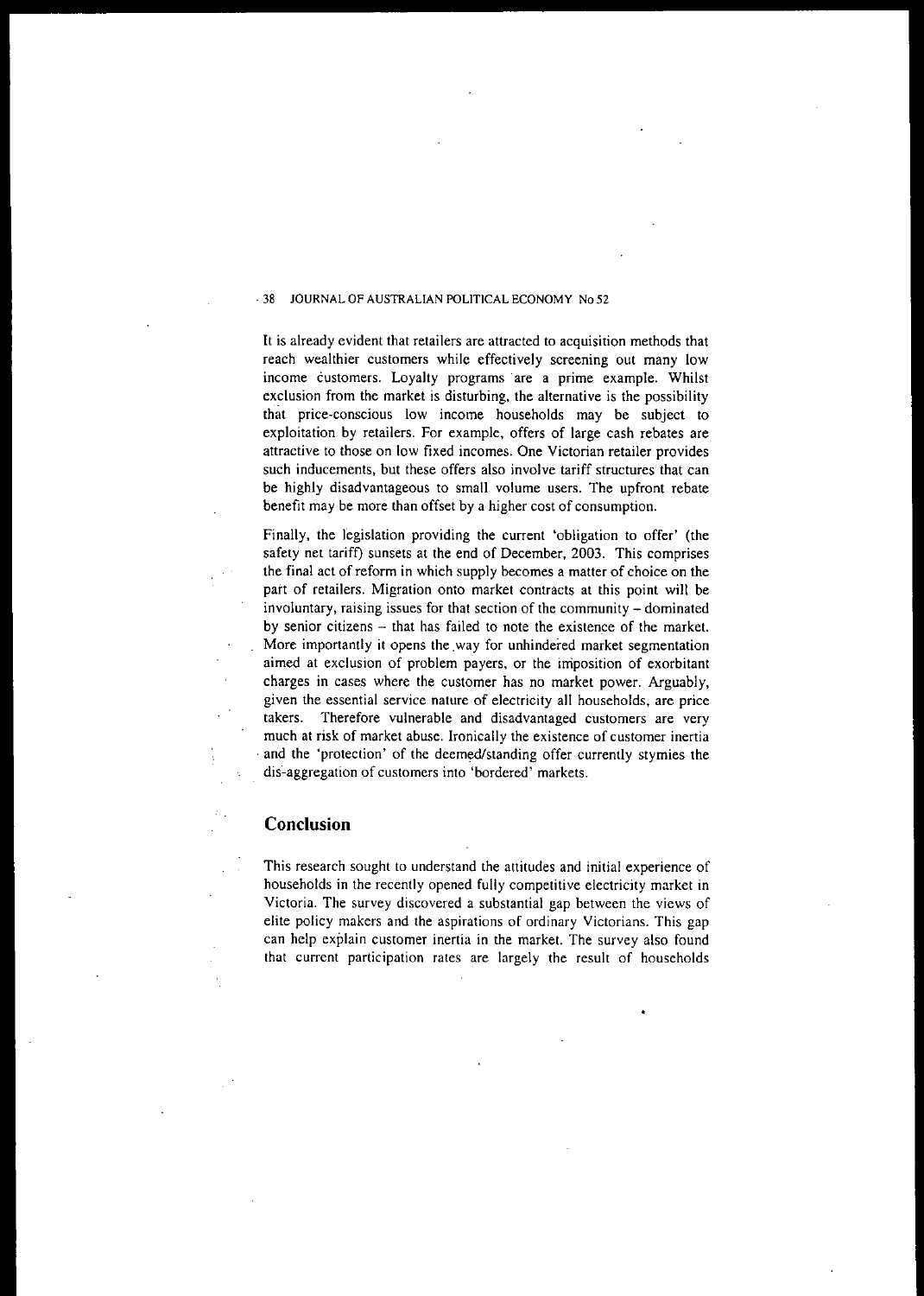!! 'J. '. POWER FAtLURE 39

moving dwelling and/or the experience of fuel poverty.? The small moving dwelling and/or the experience of fuel poverty.<sup>7</sup> The small<br>margins and high transaction costs may result in retailers attempting to margins and high transaction costs may result in retailers attempting to recoup a greater proportion of costs from these customers, or minimise their migration to market contracts.

There are important policy lessons here for government. It cannot be assumed that competition will emerge simply because a competitive framework has been put in place. Not only is there the risk that customer inertia will result in customers paying higher prices than if there had been no market, but the costs of implementing and running the market, estirnated at between \$1.5 and \$4 billion nationally over the first five years,8 must be recovered from households regardless of the success or failure of the market. Customers may legitimately ask about the adequacy of the analysis that was used to support the Victorian government's decision to' proceed with FRC. The issue now is what levels of customer inertia will the government tolerate and for how long. Persistent customer inertia means that, as more time passes, the loss to the community and to the economy more generally mounts. Despite this customer inertia and the access to service that the deemed/standing offer tariffs provide may be acting to inhibit market segmentation intended to exclude and/or exploit vulnerable and disadvantaged households caught in an emerging residual market.

### References

ABS (2001) Census data on Population and Housing and Census Basic Community Profile and Snapshot

Brigham. B, and Waterson, M. (2003) Strategic Change in the Market for Domestic Electricity in the UK, Warwick Business School, University of Warwick, Coventry, <http://users.wbs.warwick.ac.uk/cmur/ publications/2003paper01.pdf>.

<sup>7</sup> Fuel poverty' refers to people's inability to meet their basic needs for energy and arises as a result of an intersection between inadequate income, poor thermal efficiency of housing, inefficient appliances, needs (life cycle stage) and tariff

structures.<br>
8 Energy Action Group 2002 Submission to *COAG* Energy Markets Review, <hup: //www.energymarkctreview.org/submissions/EAGcl.pdf>.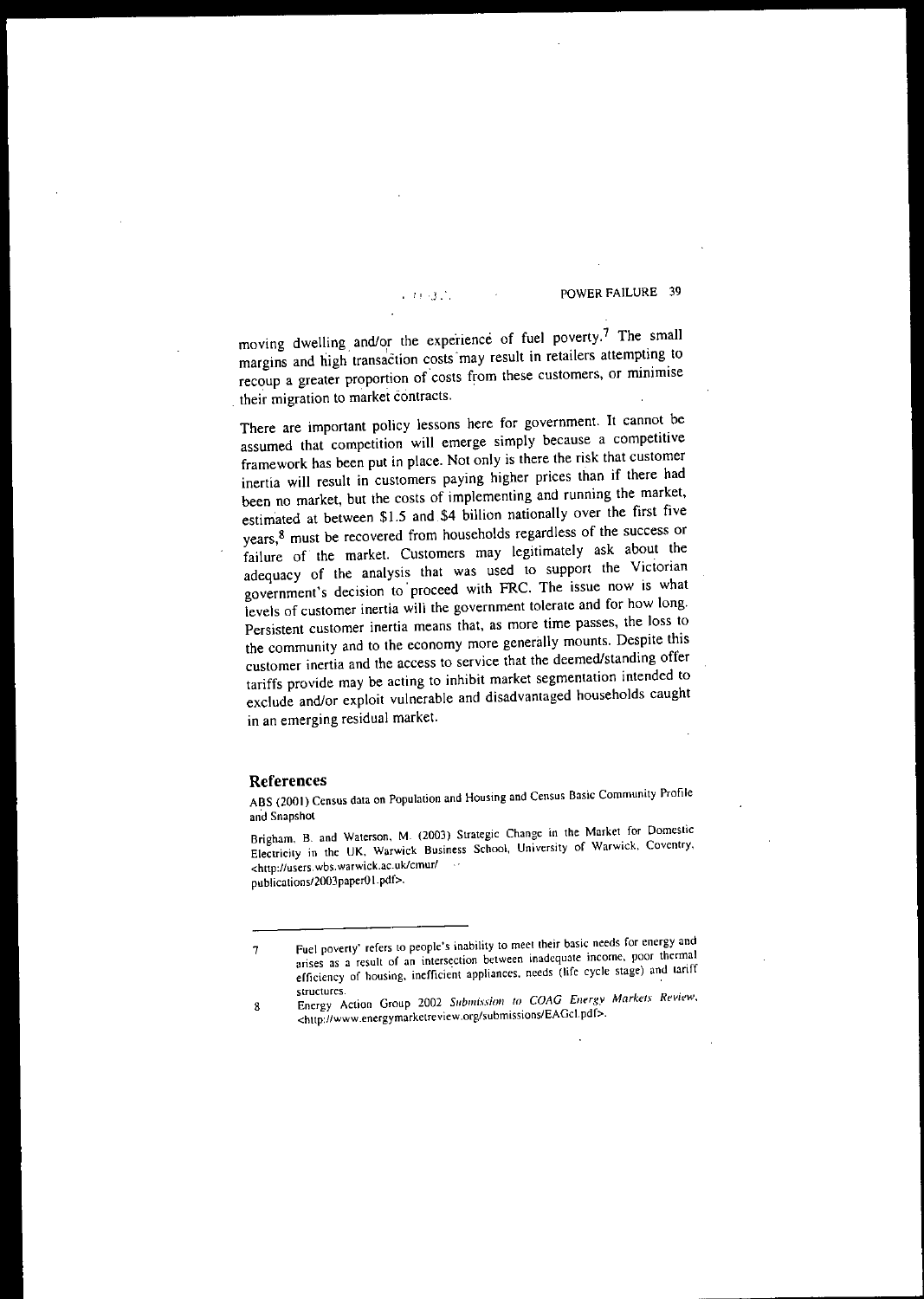Broad, C. (2000) Electricity policy under the Victorian Labor government, opening address to 'The Power of Victoria' conference, Electricity Supply Association of Australia, Melbourne, 2 May.

Burke, T. and Ralslon. L. (2003) Analysis of Expenditure Patterns and Levels of Household Indebtedness of Public and Private Rental Households. 1975 to 1999, Final Report, Australian Housing and Urban Research Institute. Melbourne, <http://www.aburi.edu.aufattachments/50107\_final\_ analysisexpenditure.pdf>.

Economic Planning Advisory Council (1989) Promoting Competition in Australia, Council Paper no. 38. Canberra.

ESC (2002) Special Investigation: Review of the Effectiveness of Full Retail Competition for Electricity, Final Report, Essential Services Conunission. Melbourne.

Emst, J. (1997) Public Utility Privatisation and Competition: Challenges to Equity and the Environment, Just Policy, No.9, March.

Hilmer, F. (1993) National Competition Policy: Report by the Independent Committee of Inquiry, Australian Government Publishing Service, Canberra.

Industry Commission (1991) Energy Generation and Distribution, vols 1 and 2, Australian Government Publishing Service, Canberra.

Industry Commission (1995) The Growth and Revenue Implications of Hilmer and Related Reforms, Australian Government Publishing Service, Canberra.

MilIWard Brown (200la) Electricity Contestability Quantitative Research: Mass Market Customers, prepared for Office of the Regulator-General, Melbourne.

Millward Brown (2001b) Mass Market Electricity Competition Tracking Research: Benchmark Findings, prepared for Office of the Regulator-General, Melbourne.

Millward Brown (2001c) Mass Market Electricity Competition Tracking Research: Rounds 1-3 Findings, prepared for Office of the Regulator-General, Melbourne.

Office of the· Regulator-General (1994) Electricity Industry Regulatory Statement, Melbourne.

Quiggin, J. (1999) quoted in the Senate Select Committee on the Socio-Economic Consequences of the National Competition Policy, Competition Policy: Friend or Foe -Economic Surplus, Social Deficit?, Interim Report, Canberra.

Samuel, G. (2003) 'Memo, business: You must offer the community a fairer go', Age, 28 Feb.

Sharam, A. (2003) Second Class customers: Pre-Payment Meters, the Fuel Poor and Discrimination, Energy Action Group, North Melbourne

SRC International (1998) Contestability for Residential and Other Low Use Electricity Customers, prepared for Independent Pricing and Regulatory Tribunal, Sydney.